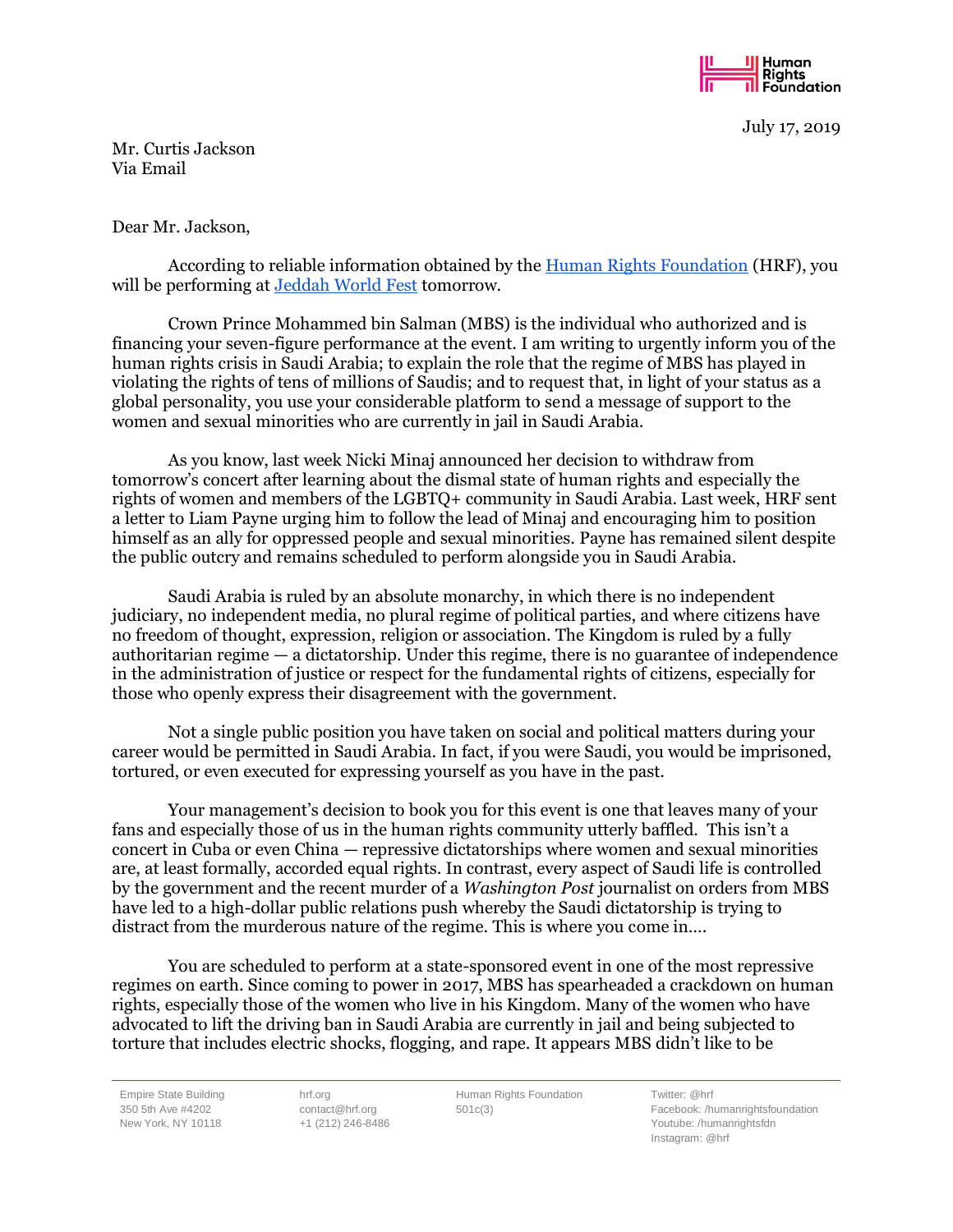upstaged by strong women speaking out for their rights — so he had them silenced and locked up. One of those women is Loujain al-Hathloul. Loujain was [wrongfully accused of "treason"](https://mailchi.mp/d92f77ae0bae/saudi-arabia-cracks-down-on-activists-before-ending-the-driving-ban?e=d6a27fd2e5) and "undermining national security," along with Eman al-Nafjan, Aziza al-Yousef, Aisha al-Manea, Nouf Abdulaziz, Mayya al-Zahrani, Hessah al-Sheikh, Ibrahim al-Mudaimigh, and Mohammad al-Rabea.

Loujain's siblings have spent the past year advocating for the release of their sister, and bringing light to the suffering that Loujain has endured at the hands of the Saudi regime. Her brother, [Walid,](https://oslofreedomforum.com/speakers/walid-al-hathloul) spoke at the [2019 Oslo Freedom Forum](https://hrf.org/events_talks/jailed-for-driving/) in a talk called "[Jailed for Driving](https://www.youtube.com/watch?v=1EZco1VGI4k)" to raise awareness about his sister's case. As of March of this year, Loujain's trial began, but was [postponed.](https://www.nytimes.com/2019/06/24/world/middleeast/saudi-driving-ban-anniversary.html)

Beyond the widespread crackdown on women's rights activists consider recent cases demonstrate the political manipulation of key judiciary institutions by the monarchy. In 2014, the government-controlled Specialized Criminal Court sentenced two peaceful dissidents to death and five others to long prison terms, for attending demonstrations organized by members of the Shia religious minority, for taking and sharing photos of the protests, and assisting journalists to cover the protests. The overly broad and politically motivated charges included "breaking allegiance to the ruler," and "harming the government of the kingdom."

Due to the overt control of the Crown Prince over prosecutors and judges, it is evident that the judiciary is not independent in Saudi Arabia. Furthermore, the wide authority given to Saudi judges in interpreting and applying Islamic laws contribute to creating a judicial system characterized by pervasive arbitrariness and abuse of power.

Saudi Arabia is among the worst violators of basic individual rights, and in particular the right to freedom of opinion and expression. The Kingdom scored the worst possible grade in Freedom House's 2019 Freedom in the World index, which focuses on civil liberties and political rights in a particular country. Although the Kingdom has signed several United Nations human rights treaties, it has firmly opposed the United Nations's Universal Declaration of Human Rights for allegedly being in contradiction with the principles of the Shari'a Law.

In addition, the royal family exerts overt control over most newspapers and media broadcast. Self-censorship is widespread, and freedom of the press is practically non-existent. According to the Reporters Without Borders' 2019 World Press Freedom Index, Saudi Arabia ranks near the bottom, holding the 172nd position out of 180 countries. The Kingdom is particularly intolerant to criticism directed toward the government and its officials, to religion, and politics. Article 39 of the Basic Law of Governance states:

"Mass media and all other vehicles of expression shall employ civil and polite language, contribute towards the education of the nation, and strengthen unity. The media is prohibited from committing acts that lead to disorder and division, affecting the security of the state or its public relations, or undermining human dignity and rights."

The 2011 Law on Electronic Publications and the 2007 Anti-Cyber Crime Law explicitly eliminated the online haven for cyber activists by extending these indefinite limits to the virtual world. In order for the government to tighten its grip on expression in the cyber-realm, the Law on Electronic Publications introduced a requirement on all news website and any sites offering audio and video content or advertising to obtain a license from the Ministry of Culture and Information. Between 2011 and 2012, the Saudi authorities blocked around 400,000 websites and applied strict monitoring of online content.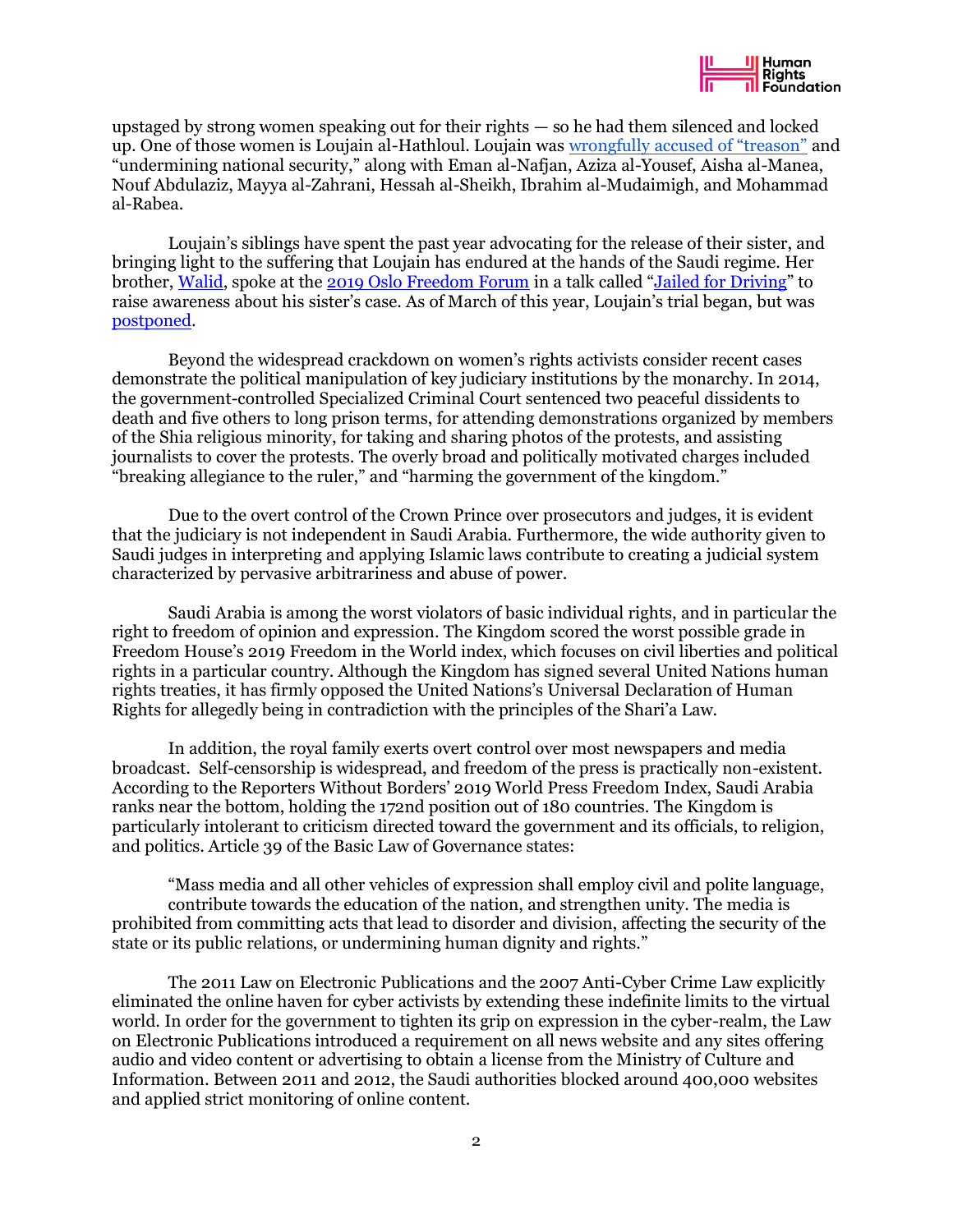

On the basis of these laws, hundreds of online activists were arrested, detained, and had their social media accounts disabled in retaliation for expressing their opinion about the government, reporting on protests, or discussing religion through social media networks. In 2012, Saudi national Ra'if Badawi was arrested and charged with "insulting Islam" for creating a website where all he was doing was discussing religion. He was sentenced by the Criminal Court in Jeddah in May 2014 to 10 years in prison and 1,000 lashes, followed by a 10-year travel ban, a ban on using media outlets, and a fine of one million Saudi Arabian riyals (about US \$266,600). Ra'if is currently in prison.

For decades the Saudi government has harassed, arrested, and sentenced dissidents, violating their freedom of expression, opinion and assembly. Ironically, the Kingdom holds a seat at the United Nations Human Rights Council, and Saudi Arabia was recently appointed to lead an influential panel that "selects top officials who shape international human rights standards and report on violations worldwide." Still, the Kingdom regularly engages in the systematic repression of activists and human rights defenders, often leading to numerous years of imprisonment, without trial, and the use of repressive measures against them.

Advocacy organizations are not allowed to exist in Saudi Arabia. There is no association law except for a regulation governing civil society organizations that carry out "charitable or voluntary work." These organizations are required to obtain a license from the Ministry of Social Affairs. Except for organizations affiliated with the government, no human rights group has been granted a license so far. As a result, these groups operate without a license despite the high risks of persecution, and, despite the risks mentioned above, use social media to document and condemn violations by the Kingdom.

Public demonstrations and protests are illegal even though there are no express laws regulating or prohibiting assembly or demonstrations. The Ministry of Interior issued a communication on March 5, 2011 declaring that demonstrations were banned, and that the Ministry will take "all necessary measures" against those seeking to "disrupt order." A day later, the Council of Senior Religious Scholars declared, "demonstrations are prohibited in this country."

Participating in demonstrations and even writing about them is harshly punished. In 2013, the Kingdom sentenced seven government critics to prison terms ranging from five to ten years, for "inciting protests and harming public order" after they wrote about the protests on Facebook.

Civil society is not allowed to operate freely in the Kingdom. Criminalizing the establishment of human rights organizations and prohibiting demonstrations leave Saudis with no means to express their opinion about the government or politics in general without facing arbitrary arrest, lengthy detention, and imprisonment.

Just imagine the set-up for your upcoming performance: Gender segregation between unmarried men and women is still strictly enforced. Saudi Arabia's male guardianship law requires women to obtain permission from a male for everything from registering for school to checking into a hospital. Any woman attending your performance will require permission from a man and will have to be accompanied by a male "guardian" in order to go there.

If you move forward with this performance for a festival sponsored by the Crown Prince, you will be in league with the people who respond to freedom of expression and thought with